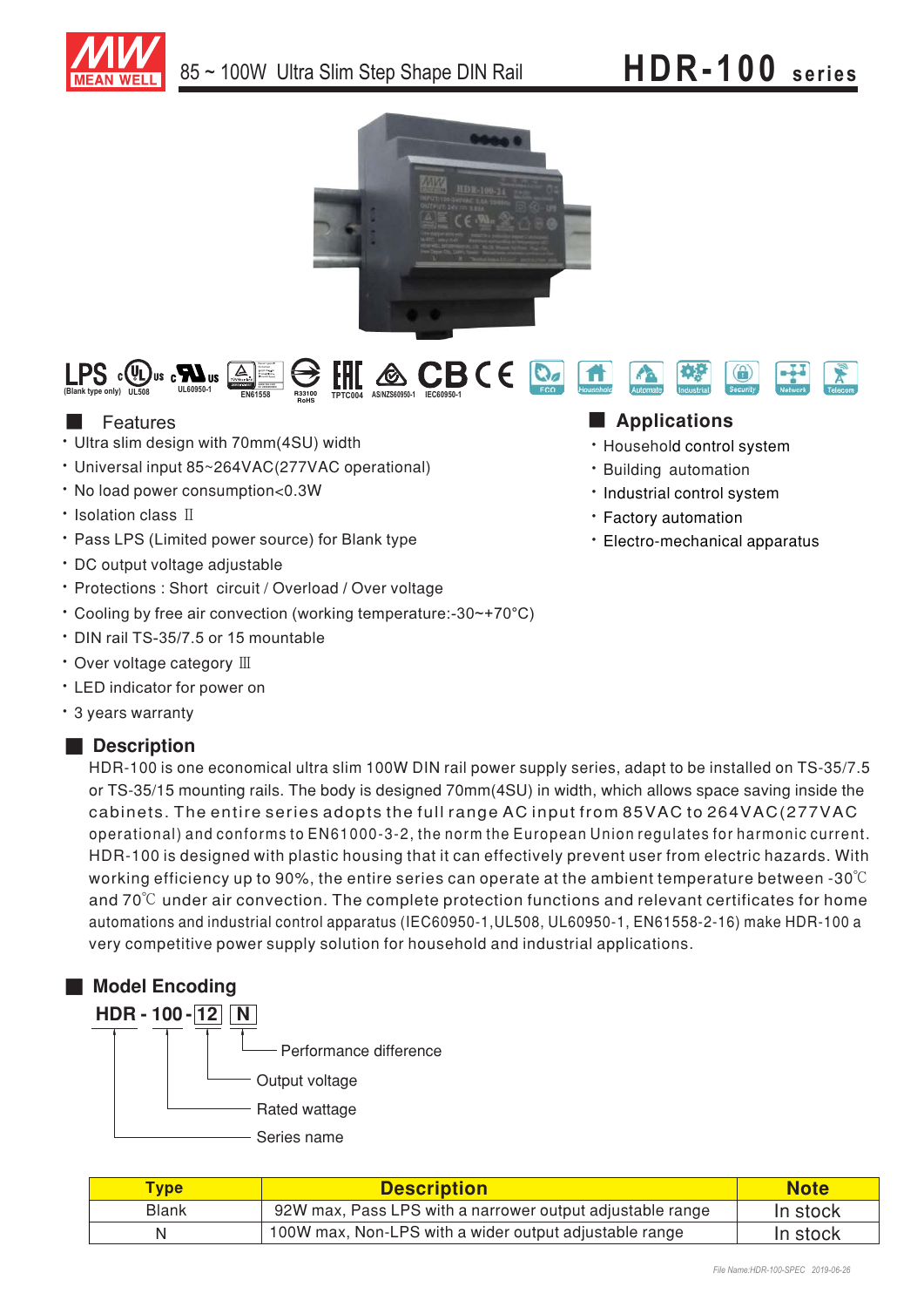

### **SPECIFICATION**

| <b>MODEL</b>            |                                                                                                                                                                                                                                                                                                                                                                                                                                                                                                                                                                                                                                                                                                                                                                                                                                                                                                                      |                                                                         |                                                                                                                                                                                                    |                                                  |                                                                                                    |                          |                     |                                                    | HDR-100-12 HDR-100-12N HDR-100-15 HDR-100-15N HDR-100-24 HDR-100-24N HDR-100-48 HDR-100-48N |            |  |
|-------------------------|----------------------------------------------------------------------------------------------------------------------------------------------------------------------------------------------------------------------------------------------------------------------------------------------------------------------------------------------------------------------------------------------------------------------------------------------------------------------------------------------------------------------------------------------------------------------------------------------------------------------------------------------------------------------------------------------------------------------------------------------------------------------------------------------------------------------------------------------------------------------------------------------------------------------|-------------------------------------------------------------------------|----------------------------------------------------------------------------------------------------------------------------------------------------------------------------------------------------|--------------------------------------------------|----------------------------------------------------------------------------------------------------|--------------------------|---------------------|----------------------------------------------------|---------------------------------------------------------------------------------------------|------------|--|
| <b>DC VOLTAGE</b>       |                                                                                                                                                                                                                                                                                                                                                                                                                                                                                                                                                                                                                                                                                                                                                                                                                                                                                                                      | 12V                                                                     |                                                                                                                                                                                                    | <b>15V</b>                                       |                                                                                                    | <b>24V</b>               |                     | 48V                                                |                                                                                             |            |  |
|                         | <b>RATED CURRENT</b>                                                                                                                                                                                                                                                                                                                                                                                                                                                                                                                                                                                                                                                                                                                                                                                                                                                                                                 |                                                                         | 7.1A                                                                                                                                                                                               | 7.5A                                             | 6.13A                                                                                              | 6.5A                     | 3.83A               | 4.2A                                               | 1.92A                                                                                       | 2.1A       |  |
| <b>OUTPUT</b>           | <b>CURRENT RANGE</b>                                                                                                                                                                                                                                                                                                                                                                                                                                                                                                                                                                                                                                                                                                                                                                                                                                                                                                 |                                                                         | $0 - 7.1A$                                                                                                                                                                                         | $0 - 7.5A$                                       | $0 - 6.13A$                                                                                        | $0 - 6.5A$               | $0 - 3.83A$         | $0 - 4.2A$                                         | $0 - 1.92A$                                                                                 | $0 - 2.1A$ |  |
|                         | <b>RATED POWER</b>                                                                                                                                                                                                                                                                                                                                                                                                                                                                                                                                                                                                                                                                                                                                                                                                                                                                                                   |                                                                         | 85.2W                                                                                                                                                                                              | 90W                                              | 92W                                                                                                | 97.5W                    | 92W                 | 100.8W                                             | 92.2W                                                                                       | 100.8W     |  |
|                         | RIPPLE & NOISE (max.) Note.2                                                                                                                                                                                                                                                                                                                                                                                                                                                                                                                                                                                                                                                                                                                                                                                                                                                                                         |                                                                         | 120mVp-p                                                                                                                                                                                           |                                                  | 120mVp-p                                                                                           |                          |                     |                                                    | 240mVp-p                                                                                    |            |  |
|                         | <b>VOLTAGE ADJ.</b>                                                                                                                                                                                                                                                                                                                                                                                                                                                                                                                                                                                                                                                                                                                                                                                                                                                                                                  | Pass LPS                                                                | $12 - 13V$                                                                                                                                                                                         | $15 - 17V$                                       |                                                                                                    | 150mVp-p<br>$24 - 25.5V$ |                     | $48 - 48.7V$                                       |                                                                                             |            |  |
|                         | <b>RANGE</b>                                                                                                                                                                                                                                                                                                                                                                                                                                                                                                                                                                                                                                                                                                                                                                                                                                                                                                         | Non LPS                                                                 | $12 - 13.8V$                                                                                                                                                                                       |                                                  | $13.5 - 18V$                                                                                       |                          | $21.6 - 29V$        |                                                    | $43.2 \sim 55.2V$                                                                           |            |  |
|                         | <b>VOLTAGE TOLERANCE Note.3</b>                                                                                                                                                                                                                                                                                                                                                                                                                                                                                                                                                                                                                                                                                                                                                                                                                                                                                      |                                                                         | ±2.0%                                                                                                                                                                                              |                                                  | ±1.0%                                                                                              |                          | ±1.0%               |                                                    | ±1.0%                                                                                       |            |  |
|                         | <b>LINE REGULATION</b>                                                                                                                                                                                                                                                                                                                                                                                                                                                                                                                                                                                                                                                                                                                                                                                                                                                                                               |                                                                         | ±1.0%                                                                                                                                                                                              |                                                  | ±1.0%                                                                                              |                          | ±1.0%               |                                                    | ±1.0%                                                                                       |            |  |
|                         | <b>LOAD REGULATION</b>                                                                                                                                                                                                                                                                                                                                                                                                                                                                                                                                                                                                                                                                                                                                                                                                                                                                                               |                                                                         | ±1.0%                                                                                                                                                                                              |                                                  | ±1.0%                                                                                              |                          | ±1.0%               |                                                    | ±1.0%                                                                                       |            |  |
| <b>SETUP, RISE TIME</b> |                                                                                                                                                                                                                                                                                                                                                                                                                                                                                                                                                                                                                                                                                                                                                                                                                                                                                                                      | 500ms, 60ms/230VAC<br>500ms, 60ms/115VAC at full load                   |                                                                                                                                                                                                    |                                                  |                                                                                                    |                          |                     |                                                    |                                                                                             |            |  |
|                         | HOLD UP TIME (Typ.)                                                                                                                                                                                                                                                                                                                                                                                                                                                                                                                                                                                                                                                                                                                                                                                                                                                                                                  |                                                                         | 12ms/115VAC at full load<br>30ms/230VAC                                                                                                                                                            |                                                  |                                                                                                    |                          |                     |                                                    |                                                                                             |            |  |
|                         | <b>VOLTAGE RANGE</b>                                                                                                                                                                                                                                                                                                                                                                                                                                                                                                                                                                                                                                                                                                                                                                                                                                                                                                 |                                                                         | 85 ~ 264VAC (277VAC operational)<br>120 ~ 370VDC (390VDC operational)                                                                                                                              |                                                  |                                                                                                    |                          |                     |                                                    |                                                                                             |            |  |
|                         | <b>FREQUENCY RANGE</b>                                                                                                                                                                                                                                                                                                                                                                                                                                                                                                                                                                                                                                                                                                                                                                                                                                                                                               |                                                                         | $47 \sim 63$ Hz                                                                                                                                                                                    |                                                  |                                                                                                    |                          |                     |                                                    |                                                                                             |            |  |
| <b>INPUT</b>            | <b>EFFICIENCY (Typ.)</b>                                                                                                                                                                                                                                                                                                                                                                                                                                                                                                                                                                                                                                                                                                                                                                                                                                                                                             |                                                                         | 88%<br>89%<br>90%                                                                                                                                                                                  |                                                  | 90%                                                                                                |                          |                     |                                                    |                                                                                             |            |  |
|                         | <b>AC CURRENT (Typ.)</b>                                                                                                                                                                                                                                                                                                                                                                                                                                                                                                                                                                                                                                                                                                                                                                                                                                                                                             |                                                                         | 3A/115VAC<br>1.6A/230VAC                                                                                                                                                                           |                                                  |                                                                                                    |                          |                     |                                                    |                                                                                             |            |  |
|                         | <b>INRUSH CURRENT (Typ.)</b>                                                                                                                                                                                                                                                                                                                                                                                                                                                                                                                                                                                                                                                                                                                                                                                                                                                                                         |                                                                         | COLD START 35A/115VAC<br>70A/230VAC                                                                                                                                                                |                                                  |                                                                                                    |                          |                     |                                                    |                                                                                             |            |  |
|                         | <b>OVERLOAD</b>                                                                                                                                                                                                                                                                                                                                                                                                                                                                                                                                                                                                                                                                                                                                                                                                                                                                                                      |                                                                         | HDR-100 : 102 ~ 110% rated output power ; HDR-100-xxN : 105 ~ 150% rated output power<br>Hiccup mode when output voltage <50%, recovers automatically after fault condition is removed             |                                                  |                                                                                                    |                          |                     |                                                    |                                                                                             |            |  |
| <b>PROTECTION</b>       |                                                                                                                                                                                                                                                                                                                                                                                                                                                                                                                                                                                                                                                                                                                                                                                                                                                                                                                      |                                                                         |                                                                                                                                                                                                    |                                                  |                                                                                                    |                          |                     |                                                    |                                                                                             |            |  |
|                         |                                                                                                                                                                                                                                                                                                                                                                                                                                                                                                                                                                                                                                                                                                                                                                                                                                                                                                                      |                                                                         | Constant current limiting within 50% ~100% rated output voltage, recovers automatically after fault condition is removed<br>$30 - 36V$<br>$14.2 \sim 16.2V$<br>$18.8 \sim 22.5V$<br>$56.5 - 64.8V$ |                                                  |                                                                                                    |                          |                     |                                                    |                                                                                             |            |  |
|                         | <b>OVER VOLTAGE</b>                                                                                                                                                                                                                                                                                                                                                                                                                                                                                                                                                                                                                                                                                                                                                                                                                                                                                                  |                                                                         |                                                                                                                                                                                                    |                                                  |                                                                                                    |                          |                     |                                                    |                                                                                             |            |  |
|                         | <b>WORKING TEMP.</b>                                                                                                                                                                                                                                                                                                                                                                                                                                                                                                                                                                                                                                                                                                                                                                                                                                                                                                 |                                                                         | Protection type : Shut down o/p voltage, re-power on to recover<br>-30 ~ +70°C (Refer to "Derating Curve")                                                                                         |                                                  |                                                                                                    |                          |                     |                                                    |                                                                                             |            |  |
| <b>ENVIRONMENT</b>      | <b>WORKING HUMIDITY</b>                                                                                                                                                                                                                                                                                                                                                                                                                                                                                                                                                                                                                                                                                                                                                                                                                                                                                              |                                                                         | $20 \sim 90\%$ RH non-condensing                                                                                                                                                                   |                                                  |                                                                                                    |                          |                     |                                                    |                                                                                             |            |  |
|                         | <b>STORAGE TEMP., HUMIDITY</b>                                                                                                                                                                                                                                                                                                                                                                                                                                                                                                                                                                                                                                                                                                                                                                                                                                                                                       |                                                                         | -40 ~ +85°C, 10 ~ 95% RH non-condensing                                                                                                                                                            |                                                  |                                                                                                    |                          |                     |                                                    |                                                                                             |            |  |
|                         |                                                                                                                                                                                                                                                                                                                                                                                                                                                                                                                                                                                                                                                                                                                                                                                                                                                                                                                      | $\pm$ 0.03%/°C (0 ~ 50°C) RH non-condensing<br><b>TEMP. COEFFICIENT</b> |                                                                                                                                                                                                    |                                                  |                                                                                                    |                          |                     |                                                    |                                                                                             |            |  |
|                         | <b>VIBRATION</b>                                                                                                                                                                                                                                                                                                                                                                                                                                                                                                                                                                                                                                                                                                                                                                                                                                                                                                     |                                                                         | 10 ~ 500Hz, 2G 10min./1cycle, period for 60min. each along X, Y, Z axes; Mounting: Compliance to IEC60068-2-6                                                                                      |                                                  |                                                                                                    |                          |                     |                                                    |                                                                                             |            |  |
|                         | <b>OPERATING ALTITUDE</b>                                                                                                                                                                                                                                                                                                                                                                                                                                                                                                                                                                                                                                                                                                                                                                                                                                                                                            |                                                                         | 2000 meters                                                                                                                                                                                        |                                                  |                                                                                                    |                          |                     |                                                    |                                                                                             |            |  |
|                         | <b>OVER VOLTAGE CATEGORY</b>                                                                                                                                                                                                                                                                                                                                                                                                                                                                                                                                                                                                                                                                                                                                                                                                                                                                                         |                                                                         | III ; According to EN61558, EN50178, EN60664-1, EN62477-1; altitude up to 2000 meters                                                                                                              |                                                  |                                                                                                    |                          |                     |                                                    |                                                                                             |            |  |
|                         | <b>SAFETY STANDARDS</b>                                                                                                                                                                                                                                                                                                                                                                                                                                                                                                                                                                                                                                                                                                                                                                                                                                                                                              |                                                                         | UL60950-1, UL508, TUV EN61558-2-16, IEC60950-1, EAC TP TC 004, BSMI CNS14336-1 approved; Design refer to TUV EN60950-1                                                                             |                                                  |                                                                                                    |                          |                     |                                                    |                                                                                             |            |  |
|                         | <b>WITHSTAND VOLTAGE</b>                                                                                                                                                                                                                                                                                                                                                                                                                                                                                                                                                                                                                                                                                                                                                                                                                                                                                             |                                                                         | I/P-O/P:4KVAC                                                                                                                                                                                      |                                                  |                                                                                                    |                          |                     |                                                    |                                                                                             |            |  |
|                         | <b>ISOLATION RESISTANCE</b>                                                                                                                                                                                                                                                                                                                                                                                                                                                                                                                                                                                                                                                                                                                                                                                                                                                                                          |                                                                         | I/P-O/P:100M Ohms / 500VDC / 25°C / 70% RH                                                                                                                                                         |                                                  |                                                                                                    |                          |                     |                                                    |                                                                                             |            |  |
|                         |                                                                                                                                                                                                                                                                                                                                                                                                                                                                                                                                                                                                                                                                                                                                                                                                                                                                                                                      | <b>Parameter</b>                                                        | <b>Test Level / Note</b><br><b>Standard</b>                                                                                                                                                        |                                                  |                                                                                                    |                          |                     |                                                    |                                                                                             |            |  |
|                         | <b>EMC EMISSION</b>                                                                                                                                                                                                                                                                                                                                                                                                                                                                                                                                                                                                                                                                                                                                                                                                                                                                                                  |                                                                         | Conducted                                                                                                                                                                                          |                                                  | EN55032(CISPR32), CNS13438                                                                         |                          |                     | Class B                                            |                                                                                             |            |  |
|                         |                                                                                                                                                                                                                                                                                                                                                                                                                                                                                                                                                                                                                                                                                                                                                                                                                                                                                                                      |                                                                         | Radiated                                                                                                                                                                                           |                                                  | EN55032(CISPR32), CNS13438                                                                         |                          |                     | Class B                                            |                                                                                             |            |  |
| <b>SAFETY &amp;</b>     |                                                                                                                                                                                                                                                                                                                                                                                                                                                                                                                                                                                                                                                                                                                                                                                                                                                                                                                      |                                                                         | Harmonic Current (Note 5)                                                                                                                                                                          |                                                  | EN61000-3-2                                                                                        |                          |                     | Class A                                            |                                                                                             |            |  |
| <b>EMC</b>              |                                                                                                                                                                                                                                                                                                                                                                                                                                                                                                                                                                                                                                                                                                                                                                                                                                                                                                                      |                                                                         | <b>Voltage Flicker</b><br>EN61000-3-3<br>EN55024, EN61000-6-2, EN61204-3                                                                                                                           |                                                  |                                                                                                    |                          |                     |                                                    |                                                                                             |            |  |
| (Note 5)                | <b>EMC IMMUNITY</b>                                                                                                                                                                                                                                                                                                                                                                                                                                                                                                                                                                                                                                                                                                                                                                                                                                                                                                  |                                                                         | <b>Test Level /Note</b><br>Parameter<br><b>Standard</b>                                                                                                                                            |                                                  |                                                                                                    |                          |                     |                                                    |                                                                                             |            |  |
|                         |                                                                                                                                                                                                                                                                                                                                                                                                                                                                                                                                                                                                                                                                                                                                                                                                                                                                                                                      |                                                                         | ESD                                                                                                                                                                                                |                                                  | EN61000-4-2                                                                                        |                          |                     | Level 3, 8KV air; Level 2, 4KV contact, criteria A |                                                                                             |            |  |
|                         |                                                                                                                                                                                                                                                                                                                                                                                                                                                                                                                                                                                                                                                                                                                                                                                                                                                                                                                      |                                                                         | Radiated Susceptibility                                                                                                                                                                            |                                                  | EN61000-4-3                                                                                        |                          | Level 3, criteria A |                                                    |                                                                                             |            |  |
|                         |                                                                                                                                                                                                                                                                                                                                                                                                                                                                                                                                                                                                                                                                                                                                                                                                                                                                                                                      |                                                                         | EFT/Burest                                                                                                                                                                                         |                                                  |                                                                                                    | EN61000-4-4              |                     | Level 3, criteria A                                |                                                                                             |            |  |
|                         |                                                                                                                                                                                                                                                                                                                                                                                                                                                                                                                                                                                                                                                                                                                                                                                                                                                                                                                      |                                                                         | Surge                                                                                                                                                                                              |                                                  | Level 4,2KV/L-N, criteria A<br>EN61000-4-5                                                         |                          |                     |                                                    |                                                                                             |            |  |
|                         |                                                                                                                                                                                                                                                                                                                                                                                                                                                                                                                                                                                                                                                                                                                                                                                                                                                                                                                      |                                                                         | Conducted                                                                                                                                                                                          |                                                  | Level 3, criteria A<br>EN61000-4-6                                                                 |                          |                     |                                                    |                                                                                             |            |  |
|                         |                                                                                                                                                                                                                                                                                                                                                                                                                                                                                                                                                                                                                                                                                                                                                                                                                                                                                                                      |                                                                         | <b>Magnetic Field</b>                                                                                                                                                                              |                                                  | EN61000-4-8<br>Level 4, criteria A                                                                 |                          |                     |                                                    |                                                                                             |            |  |
|                         |                                                                                                                                                                                                                                                                                                                                                                                                                                                                                                                                                                                                                                                                                                                                                                                                                                                                                                                      |                                                                         |                                                                                                                                                                                                    | Voltage Dips and interruptions                   | $>$ 95% dip 0. 5 periods, 30% dip 25 periods,<br>EN61000-4-11<br>$>$ 95% interruptions 250 periods |                          |                     |                                                    |                                                                                             |            |  |
|                         | <b>MTBF</b>                                                                                                                                                                                                                                                                                                                                                                                                                                                                                                                                                                                                                                                                                                                                                                                                                                                                                                          |                                                                         |                                                                                                                                                                                                    | MIL-HDBK-217F $(25^{\circ}C)$<br>856.5K hrs min. |                                                                                                    |                          |                     |                                                    |                                                                                             |            |  |
| <b>OTHERS</b>           | <b>DIMENSION</b>                                                                                                                                                                                                                                                                                                                                                                                                                                                                                                                                                                                                                                                                                                                                                                                                                                                                                                     |                                                                         | 70*90*54.5mm (W*H*D)                                                                                                                                                                               |                                                  |                                                                                                    |                          |                     |                                                    |                                                                                             |            |  |
|                         | <b>PACKING</b>                                                                                                                                                                                                                                                                                                                                                                                                                                                                                                                                                                                                                                                                                                                                                                                                                                                                                                       |                                                                         | 0.27Kg; 48pcs/14Kg/1.10CUFT                                                                                                                                                                        |                                                  |                                                                                                    |                          |                     |                                                    |                                                                                             |            |  |
| <b>NOTE</b>             | 1. All parameters NOT specially mentioned are measured at 230VAC input, rated load and 25°C of ambient temperature.<br>2. Ripple & noise are measured at 20MHz of bandwidth by using a 12" twisted pair-wire terminated with a 0.1 $\mu$ f & 47 $\mu$ f parallel capacitor.<br>3. Tolerance : includes set up tolerance, line regulation and load regulation.<br>4. Harmonic current test at 90% load for HDR-100-xxN.<br>5. The power supply is considered as an independent unit, but the final equipment still need to re-confirm that the whole system complies with the EMC<br>directives. For guidance on how to perform these EMC tests, please refer to "EMI testing of component power supplies."<br>(as available on http://www.meanwell.com)<br>6. The ambient temperature derating of 3.5°C/1000m with fanless models and of 5°C/1000m with fan models for operating altitude higher than 2000m(6500ft). |                                                                         |                                                                                                                                                                                                    |                                                  |                                                                                                    |                          |                     |                                                    |                                                                                             |            |  |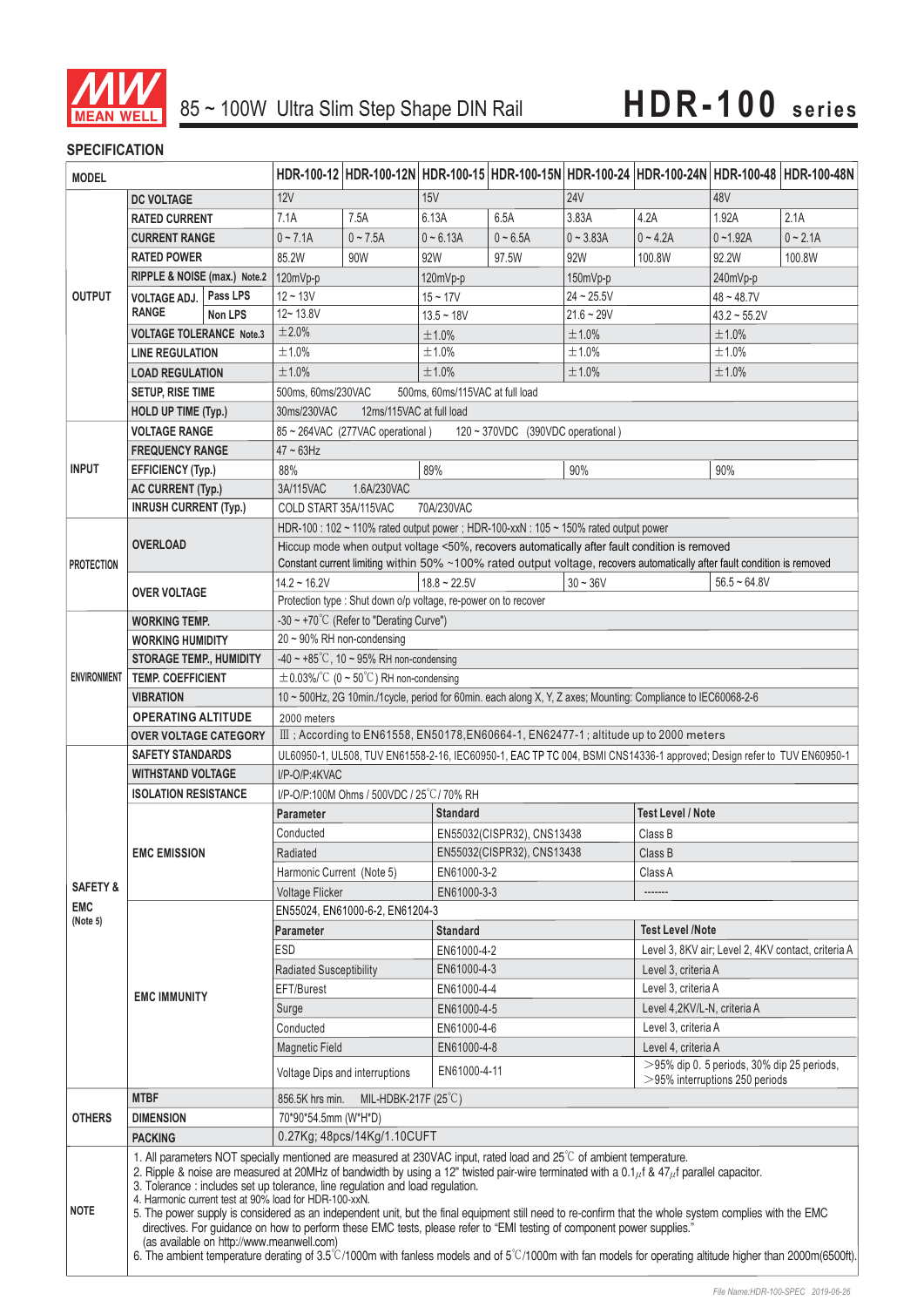

## 85~100W Ultra Slim Step Shape DIN Rail **HDR-100** series